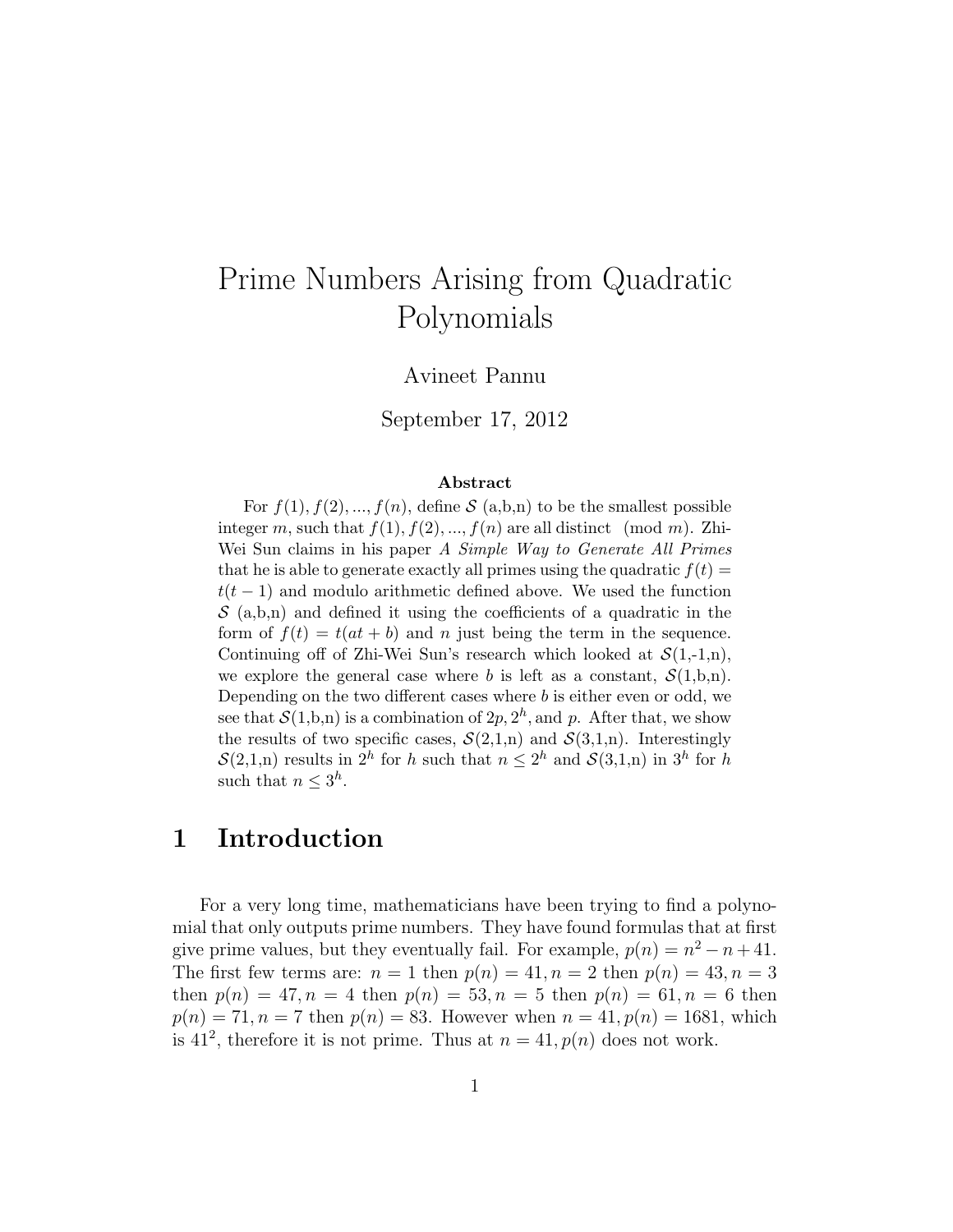Recently, Zhi-Wei Sun came up with a new idea that uses a function  $f(t) = t(t-1)$  and modulo arithmetic. Specifically, for a fixed integer,  $n > 1$ let m be the smallest integer such that  $f(1), f(2), ..., f(n)$  are distinct modulo m. He claimed that the numbers in which arise this way are always prime. Therefore it is believed that this simple function has a value set of exactly all prime numbers.

Using the same method he explains in his paper A Simple Way to Generate All Primes, I used polynomials in the form of  $f(t) = at^2 + bt + c$ . However, since  $f(t_1) \equiv f(t_2) \pmod{m}$  iff  $f(t_1) - c \equiv f(t_2) - c \pmod{m}$ , we can instead just say  $f(t) = at^2 + bt = t(at + b)$ . Using this I began to find the first m, that would give me a pairwise incongruent answer when it is  $f(t)$  (mod m). I called this function  $\mathcal{S}(a,b,n)$  or an abbreviated  $\mathcal{S}(n)$ ; also more commonly referred to as m. In Sun's case his function was  $\mathcal{S}(1,-1,n)$ . In the general case I looked at, I kept b as a variable to investigate how the final answer was different as the value of b changed. This function looked like  $S(1,b,n)$ . The other two specific cases I looked at were  $S(2,1,n)$  and  $\mathcal{S}(3,1,n)$ .

## 2 Proofs for the general case of  $f(t) = t(t + b)$

**Theorem 1.** Suppose  $n > 1$  is a fixed integer and m will denote an integer such that  $f(1), f(2), ..., f(n)$  have distinct remainders (mod m), then

(*i*)  $m > 2n + b$ 

 $(ii)$  m is a prime or power of 2 when b is odd

Proof of Theorem 1 (i).

First do the case where  $m - b$  is even:

Let 
$$
x = \frac{m-b}{2} + 1
$$
 and  $y = \frac{m-b}{2} - 1$ .

Then using the function  $f(t) = t(t + b)$ ,  $f(x) - f(y) = x(x + b) - y(y + b) =$ 

$$
\left(\frac{m-b}{2}+1\right)\left(\frac{m-b}{2}+1+b\right)-\left(\frac{m-b}{2}-1\right)\left(\frac{m-b}{2}-1+b\right).
$$

This simplifies to

$$
2(m - b) + 2b = 2m \equiv 0 \pmod{2m}.
$$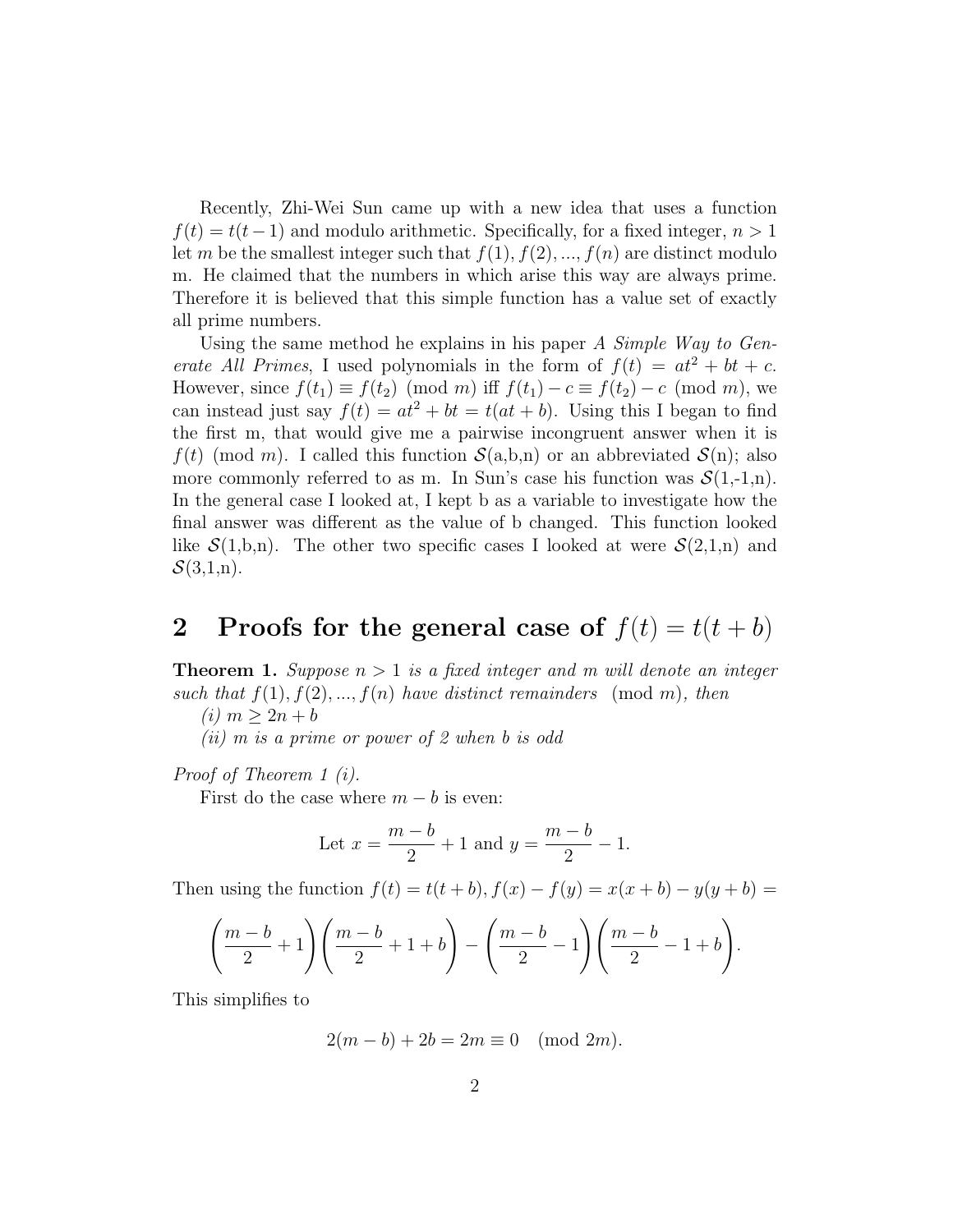Hence  $f(x) \equiv f(y) \pmod{m}$ . We call this a collision. Because f(1), f(2),..., f(n) are distinct (mod m), we must have  $x > n$ .

$$
x = \frac{m - b}{2} + 1 > n
$$
 we easily see that  $m \ge 2n + b$ .

Now if  $m - b$  is odd:

let 
$$
x = \frac{m-b+1}{2}
$$
 and  $y = \frac{m-b-1}{2}$ .

Then using the collision between x and y we obtain  $f(x) - f(y) =$ 

$$
\left(\frac{m-b+1}{2}\right)\left(\frac{m-b+1}{2}+b\right)-\left(\frac{m-b-1}{2}\right)\left(\frac{m-b-1}{2}+b\right),
$$

which simplifies to

$$
\frac{1}{4}(2m - 2b + 2b + 2m - 2b + 2b) = m
$$

Again  $f(x) \equiv f(y) \pmod{m}$ . Therefore using the same previous reasoning  $x > n$ 

$$
x = \frac{m - b + 1}{2} > n
$$
, which leads to  $m \ge 2n + b$ .  $\Box$ 

**Lemma 2.** When b is odd, we cannot have  $m = 2p$  for p an odd prime.

Proof of Lemma 2.

So by contradiction, suppose  $m = 2p$ .

Let 
$$
x = \frac{p-b}{2} + 1
$$
 and  $y = \frac{p-b}{2} - 1$ .

Then using previous methods of collision between  $x$  and  $y$  we obtain

$$
\left(\frac{p-b}{2} + 1\right)\left(\frac{p-b}{2} + 1 + b\right) - \left(\frac{p-b}{2} - 1\right)\left(\frac{p-b}{2} - 1 + b\right),
$$

which simplifies to

$$
2(p - b) + 2b = 2p \equiv 0 \pmod{2p}.
$$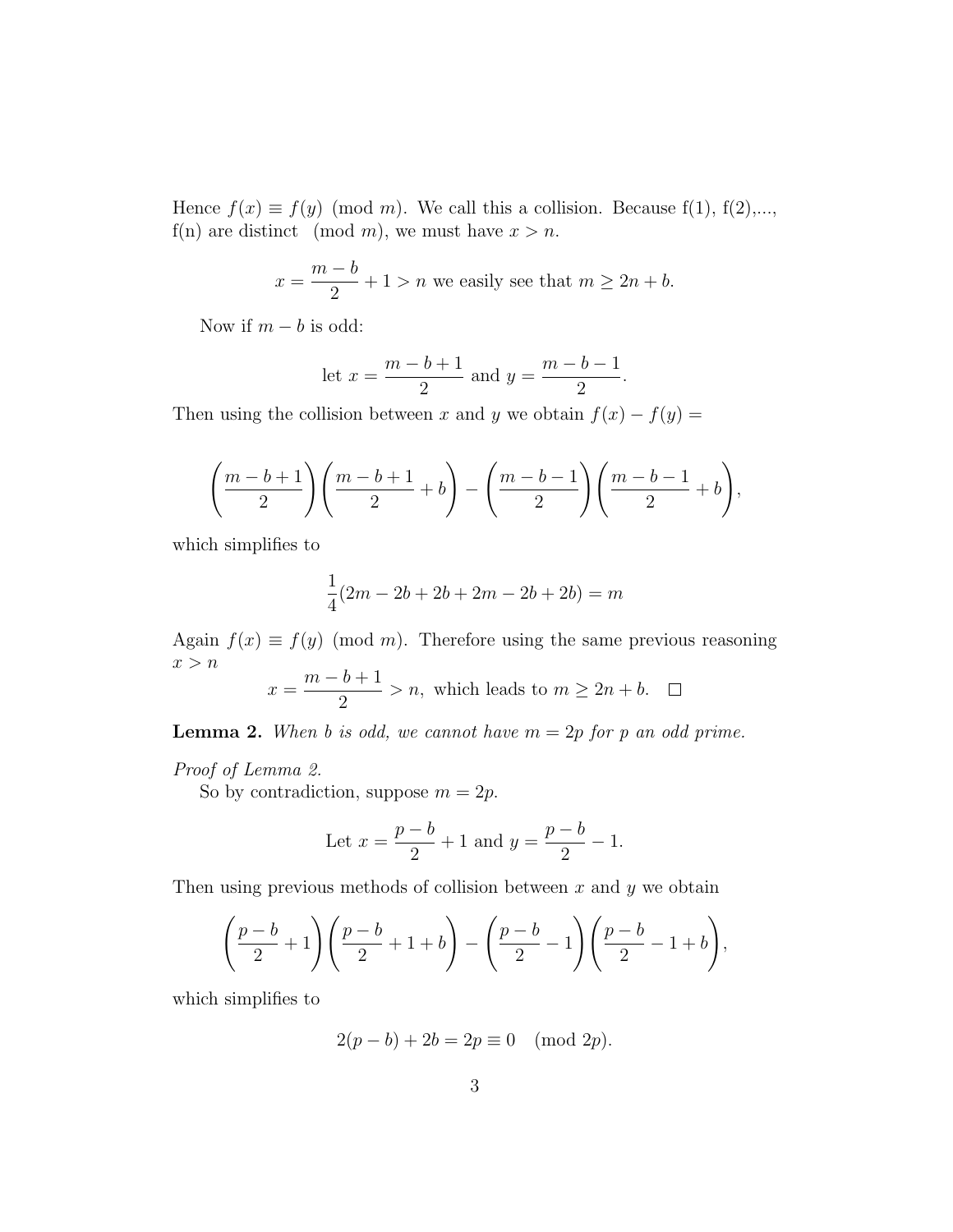Thus  $x > n$  which leads to

$$
\frac{p-b}{2} + 1 > n
$$
 leading to  $2n + b \le p = \frac{m}{2}$ 

which is impossible since we already established that  $m$  itself has to be greater than  $2n+b$ . Therefore it is not possible that  $m/2$  is also greater than  $2n+b$ . Thus m cannot be 2p.  $\Box$ 

**Lemma 3.** For any b we cannot have m divisible by  $p^2$  where p is an odd prime.

Proof of Lemma 3.

By contradiction, assume  $p^2 \mid m$ 

For the case where b is odd,

let 
$$
x = y + pq
$$
 and  $y = \frac{p-b}{2}$ .

Then using the same collision as before between  $x$  and  $y$  we obtain

$$
\left(\frac{p-b}{2} + pq\right)\left(\frac{p-b}{2} + pq + b\right) - \left(\frac{p-b}{2}\right)\left(\frac{p-b}{2} + b\right),
$$

which simplifies to

$$
pq(pq+p) \equiv 0 \pmod{pq}
$$
. Hence  $f(x) \equiv f(y) \pmod{m}$ .

Now looking at the case where b is even, let  $x = y + pq$  and  $y = \frac{2p-b}{2}$  $\frac{b-b}{2}$ . Then using the same collision as before between  $x$  and  $y$  we obtain

$$
\left(\frac{2p-b}{2}+pq\right)\left(\frac{2p-b}{2}+pq+b\right)-\left(\frac{2p-b}{2}\right)\left(\frac{2p-b}{2}+b\right),
$$

which simplifies to

$$
pq(pq + 2p) \equiv 0 \pmod{pq}.
$$

Since we have the same collision as before we can say that  $x > n$  which once again gives us a contradiction to the property of  $x$  and  $m$ .  $\Box$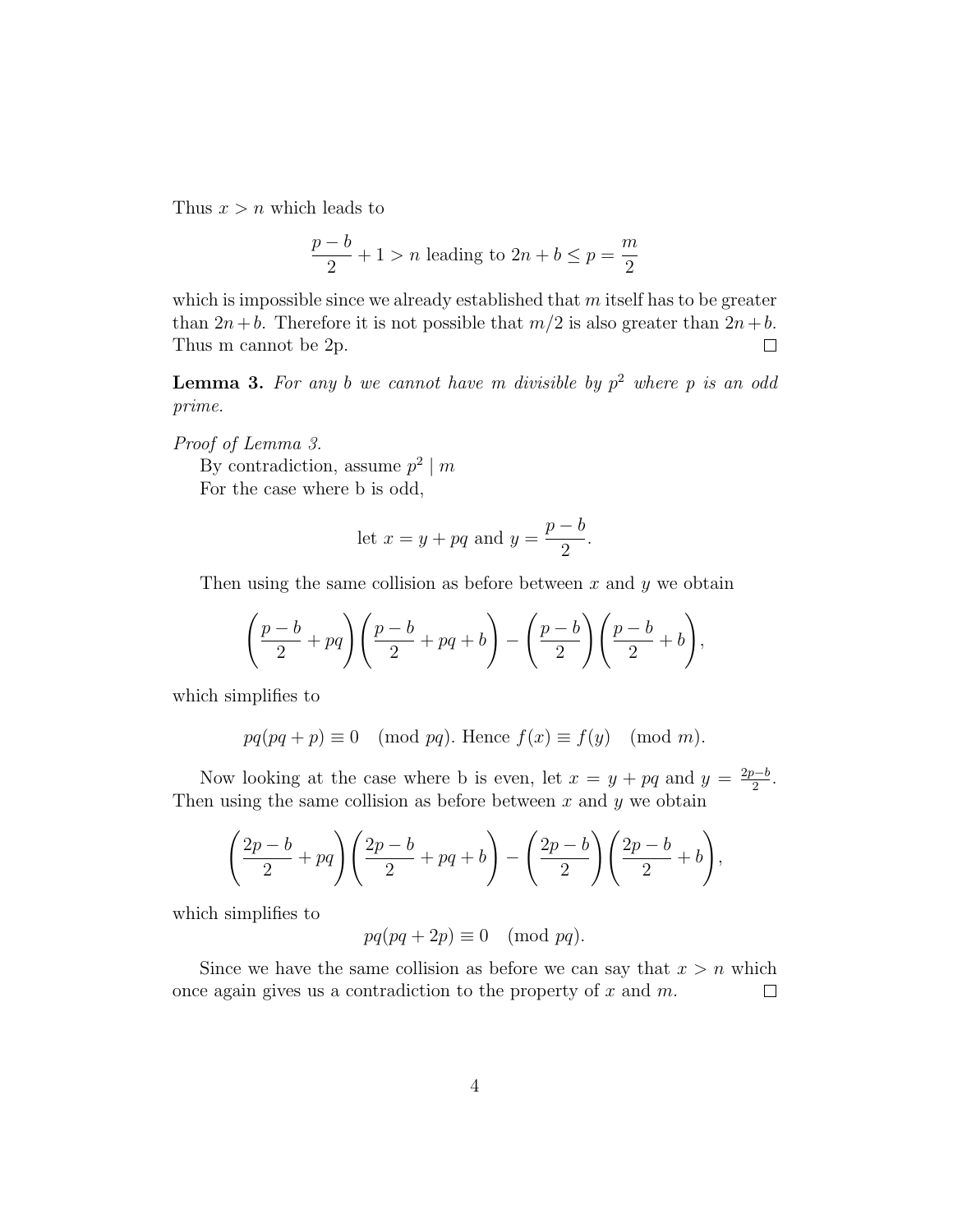Proof of theorem 1 (ii).

We know that m is a number such that  $f(1), f(2), ..., f(n)$  are distinct (mod m). We know  $m \neq 2 * odd$  and  $m \nmid p^2$ . We want to show that m is a prime or a power of two when b is off. So assume That it is neither of those and therefore  $m = pq$  for p is an odd prime and  $p \nmid q$ 

Let 
$$
x = y + p
$$
 and  $y = \frac{2}{\gcd(2, q)} - \frac{b + p}{2}$ .

In the case of  $2 | q$ 

$$
x = \frac{q}{2} - \frac{b}{2} + \frac{p}{2} < \frac{q}{2} + \frac{p}{2} = \frac{m}{2p} + \frac{m}{2q} = \frac{m}{2} \left( \frac{1}{p} + \frac{1}{q} \right).
$$

Now take the case that maximizes x to find the upper bound on x. Since  $p \nmid q$  and  $q > 2$ , the values of p and q that would maximize x are p=3 and q=4 which gives us

$$
x \le \frac{m}{2} \left( \frac{1}{3} + \frac{1}{4} \right).
$$
 Therefore  $x \le \frac{7}{24}m$ .

Now taking the case where  $2 \nmid q$ :

$$
x = q - \frac{b}{2} + \frac{p}{2} < q + \frac{p}{2}
$$
\n
$$
= \frac{m}{p} + \frac{m}{2q}
$$
\n
$$
= m\left(\frac{1}{p} + \frac{1}{2q}\right).
$$

Now to find the upper bound on x we must maximize p and q using the same reasoning as before. But now q can not be even so the maximizing values are p=5 and q=3 which gives us

$$
x \le m\left(\frac{1}{5} + \frac{1}{6}\right)
$$
. Therefore  $x \le \frac{11}{30}m$ .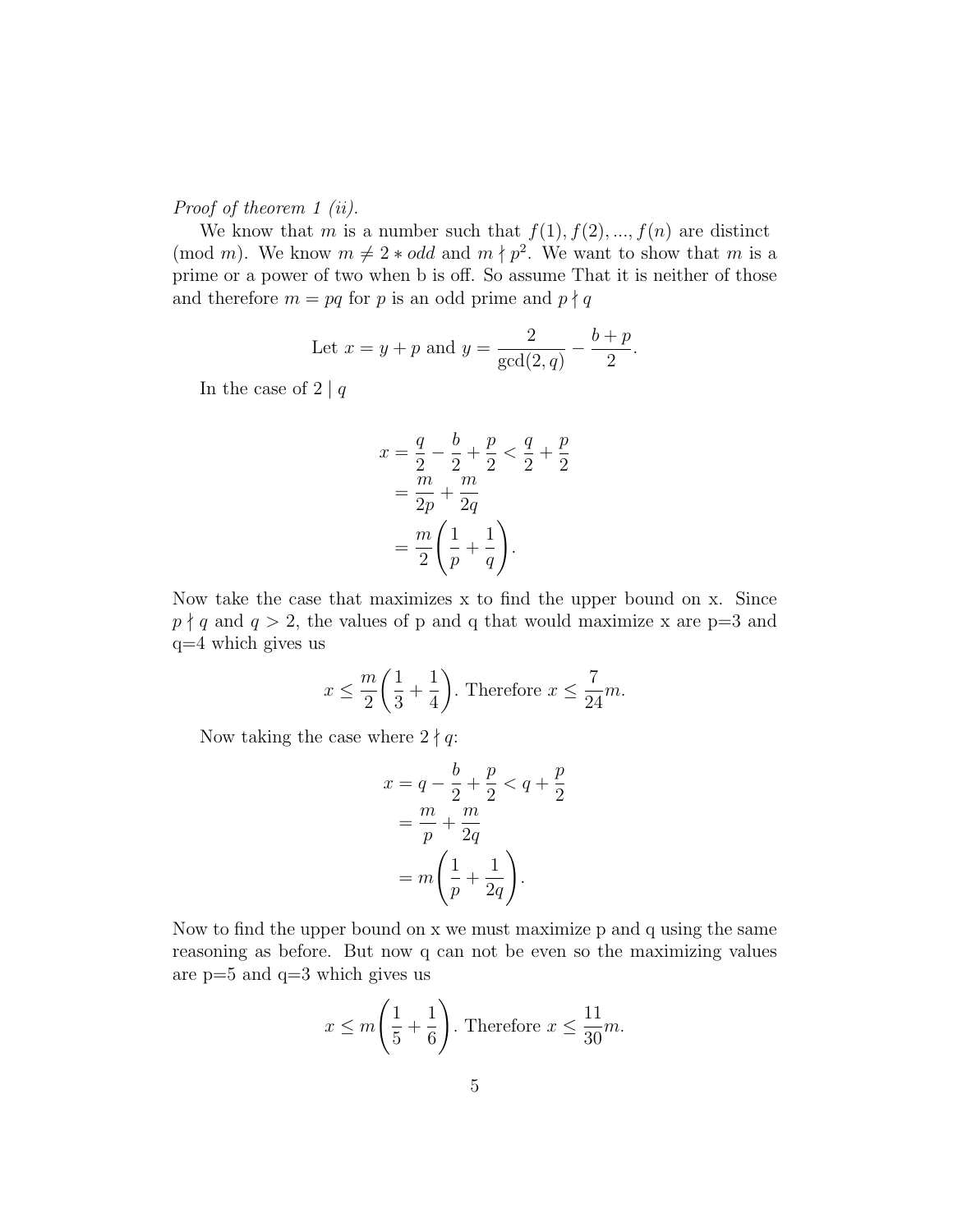In both cases they once again violate the properties of m and x and thus we have a contradictions. Therefore  $m$  must be a prime of a power of two if  $b$  is odd.  $\Box$ 

Theorem 1 shows that the only possibilites for  $m$  are primes and powers of two. We are now going to show that if  $b$  is even then it can also be twice a prime. Taking all of these options, we are now going to show that if  $m \geq 2n + b$  then one of these options must be the answer to  $\mathcal{S}(n)$ .

**Theorem 4.** If m is a prime, double prime, or power of two then  $f(x) \neq f(y)$  $\pmod{m}$  for any  $1 \leq y < x \leq n$ 

#### Proof of Theorem 4.

case 1:  $m = 2<sup>a</sup>$  and b is odd

First assume  $1 \leq y < x \leq n$  and note  $f(x) - f(y) = (x-y)(x+y+b)$ . We can easily attain  $1 \leq x - y < n \leq m = 2^a$ . Using the fact that b is odd then we know that x-y and  $x+y+b$  have opposite parity so one will be odd and one will be even. However we know that  $x - y$  is less than  $2^a$  therefore  $2^a \nmid x - y$ . We also need  $x + y + b < 2x + b < 2n + b < n = 2^a$ , which leads to  $2 \nmid x + y + b$ . Thus,  $2^a$  can not divide the product therefore  $f(x) \not\equiv f(y)$ (mod  $2^a$ ) therefore n has a distinct remainder.

case 2:  $m = p$ 

Once again assume  $1 \leq y < x \leq n$  which can easily become  $1 \leq x$  $y < n \le m = p$ . Taking the inequality we know that p can not divide  $x - y$  because it is too small. Therefore p must divide  $x + y + b$ . However assuming that x and y are not the same and that y is smaller than x we get  $x + y + b < 2x + b \leq 2n + b \leq m = p$ . Thus p cannot divide x+y+b and therefore  $f(x) \not\equiv f(y) \pmod{p}$  therefore n has a distinct remainder.

case 3:  $m = 2p$  and b is even

In the final case we again have  $x - y < \frac{m-b}{2} < p$  and  $x + y + b < 2n + b < m$ . Then for m to divide  $(x - y)(x + y + b)$ , 2 and p must divide the product. However since  $x - y$  is smaller than p, it cannot be divisible by p therefore p must divide  $x+y+b$ . Since b is even we know that either  $x-y$  and  $x+y+b$ are bith even or odd. However since 2 must divide one they are both even. Since  $p \mid x + y + b$  then  $x + y + b > p$ . Thus  $2p|x + y + b$ , therefore  $m < x + y + b < 2n + b$ . However since  $2p = m$ , p cannot be greater than m thus  $p \nmid x+y+b$ . Therefore  $f(x) \not\equiv f(y) \pmod{2p}$  therefore n has a distinct remainder.  $\Box$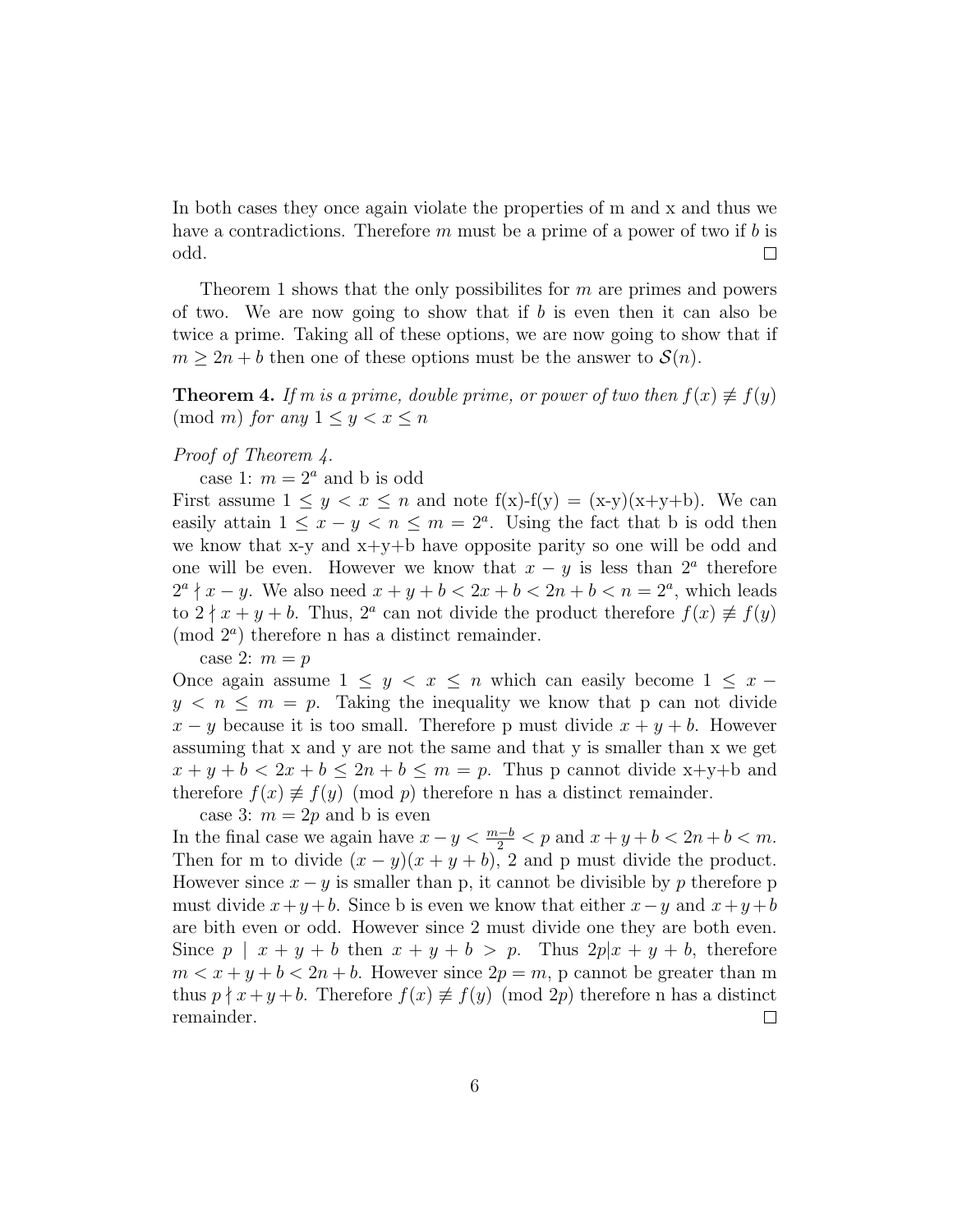For the general case the final conclusions that I was able to draw were

$$
\mathcal{S}(1, b, n) = \begin{cases} 2^a \text{ or } p & \text{for } b \text{ odd} \\ 2p \text{ or } p & \text{for } b \text{ even.} \end{cases}
$$

### 3 Proof for the specific case of  $f(t) = t(2t + 1)$

Now take the case  $f(t) = t(2t + 1)$  which says we are looking for  $\mathcal{S}(2,1,n)$ .

**Theorem 5.**  $S(n) = 2^h$  is the answer for the minimum h such that  $n \leq 2^h$ .

Proof of Theorem 5.

Proposition 1:

Note that  $f(x) \equiv f(y) \pmod{m}$  if and only if  $(x - y)(2(x + y) + 1) \equiv 0$ (mod m). Fix h such that  $2^h > n$ . Then  $f(1),...,f(n)$  are distinct modulo  $2^h$ and assume  $1 \le y < x \le n \le m = 2<sup>h</sup>$ .

Now taking the previous note into consideration,  $f(x) \equiv f(y) \pmod{2^h}$ if and only if  $(x - y)(2(x + y) + 1) \equiv 0 \pmod{2^h}$  but  $2(x + y) + 1$  is odd so it is not divisible by any multiple of 2. Thus this is only possible if  $x - y \equiv 0$ (mod  $2<sup>h</sup>$ ). However using the previous inequality,  $x - y$  is smaller than  $2<sup>h</sup>$ , thus  $f(x) \neq f(y)$ . Therefore n has a distinct remainder.  $\Box$ 

Proposition 2: We try to show that m is even assuming  $2^{h-1} < n \leq S(n) \leq$  $2^h$ 

Assume  $\mathcal{S}(n)$  is even and  $m \neq 2q$ . By contradiction let  $m = S(n)$  be odd. Since m is odd,  $z = \frac{m-1}{2}$  $\frac{-1}{2}$  is an integer.

Let 
$$
x = \frac{z+1}{2}
$$
 and  $y = \frac{z-1}{2}$  if z is odd.

Let 
$$
x = \frac{z+2}{2}
$$
 and  $y = \frac{z-2}{2}$  if z is even.

So then  $x - y = 1$  or 2 and  $2(x + y) + 1 = m$ . And  $f(x) \equiv f(y) \pmod{m}$ , therefore  $x > n$ . But then we have  $n < x = \frac{\frac{m-1}{2} + \epsilon}{2}$  $\frac{-\tau}{2}$  for  $\epsilon = 1$  or  $2 \leq$  $\frac{\frac{m-1}{2}+\frac{m+1}{2}}{2} = \frac{m}{2} < \frac{2^h}{2} = 2^{h-1} < n$  which gives us a contradiction to our original inequlity. Therefore m cannot be odd.

Propostion 3:

Now suppose  $m = 2^t p$  for p odd and  $t \geq 1$ . Assume  $2^h - 1 < n \leq m < 2^h$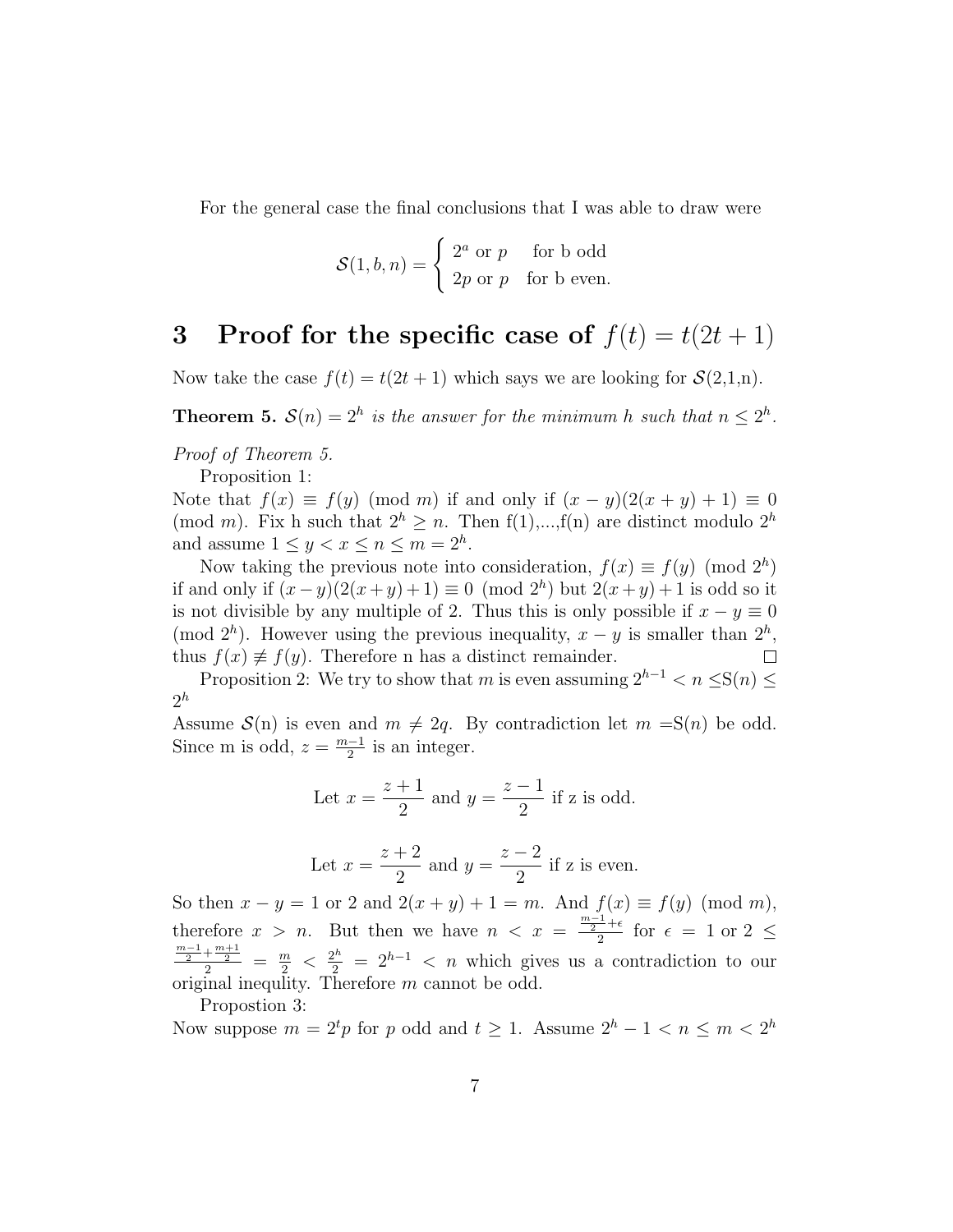and  $f(1), f(2), ..., f(n)$  are all distinct (mod m). We now work towards a contradiction.

For  $p \equiv 1 \pmod{4}$  and  $t = 1$ , set  $k = 1$ . For  $p \equiv 1 \pmod{4}$  and  $t \ge$ 2, set  $k = 1 = 2^t$ . For  $p \equiv 3 \pmod{4}$ , set  $k = 3$  if  $t = 1$ . Otherwise set  $k = 3 + p^t$ .

Finally, let  $x_0 = \frac{kp-1}{4} + 2^{t-1}$  and  $y_0 = \frac{kp-1}{4} - 2^{t-1}$ . By choice of k,  $x_0$  and  $y_0$ are both integers.

To show  $y > 0$  we fix  $p = 5$  and  $t = 1$ . For  $t = 1$   $y = \frac{kp-1}{4} - 2^{1-1} = \frac{kp-1}{4} - 1$ .

Then  $p \equiv 1 \pmod{4}$  meaning that p must be greater than 5 which gives us  $\frac{kp-1}{4} - 1 > 0$ , continuing on  $p \equiv 3 \pmod{4}$ , which leads to  $kp ≥ 9$ . Finally this shows that  $\frac{kp-1}{4} - 1 > 0$ .

Now show  $f(x) \equiv f(y) \pmod{m}$ , where  $m = 2^t p$  $x - y = 2^t, x + y = \frac{kp-1}{2}$  $\frac{2^{n-1}}{2}$  this leads to  $2(x + y) + 1 = kp$ . Therefore  $(x - y)$  $y(2(x + y) + 1) \equiv 0 \pmod{2^t p}$ . Thus we have the same collision and so we know that m cannot be just any even number.

Finally to show  $x < m/2$ 

$$
x = \frac{kp-1}{4} - 2^{t-1} = \frac{k\frac{m}{2^t} - 1}{4} + \frac{m}{2p} = \frac{m}{2} \left( \frac{k}{2^{t+1}} + \frac{1}{p} \right) - \frac{1}{4}.
$$

So we need

$$
\frac{k}{2^{t+1}}+\frac{1}{p}\leq 1.
$$

We then fix  $t = 1$  and  $p = 3$ .

When  $p \equiv 3 \pmod{4}$ , we get  $\frac{k}{2^{t+1}} + \frac{1}{p} \leq \frac{1}{4} + \frac{1}{5} < 1$ . The next case is when  $p \equiv 3 \pmod{4}$ , which gives us  $\frac{k}{2^{t+1}} + \frac{1}{p} = \frac{3}{4} + \frac{1}{p} \le$  $\frac{3}{4} + \frac{1}{7} < 1.$ 

However if  $t \geq 2$  we still have to satisfy the  $\frac{k}{2^{t+1}} + \frac{1}{p} \leq 1$ . When  $p \equiv 1 \pmod{4}$  it results in,

$$
\frac{k}{2^{t+1}} + \frac{1}{p} = \frac{1+2^t}{2^{t+1}} + \frac{1}{p} = \frac{1}{2^{t+1}} + \frac{1}{2} + \frac{1}{p} \ge \frac{1}{8} + \frac{1}{2} + \frac{1}{5} = \frac{33}{40} < 1
$$

Therefore the condition is satisfied. When  $p \equiv 3 \pmod{4}$ ,

$$
\frac{k}{2^{t+1}} + \frac{1}{p} = \frac{3+2^t}{2^{t+1}} + \frac{1}{p} = \frac{3}{2^{t+1}} + \frac{1}{2} + \frac{1}{p} \ge \frac{1}{8} + \frac{1}{2} + \frac{1}{5} = \frac{33}{40} < 1
$$

The final conclusions for this function state that  $\mathcal{S}(2,1,n) = 2^h$  for h such that  $n \leq 2^h$ .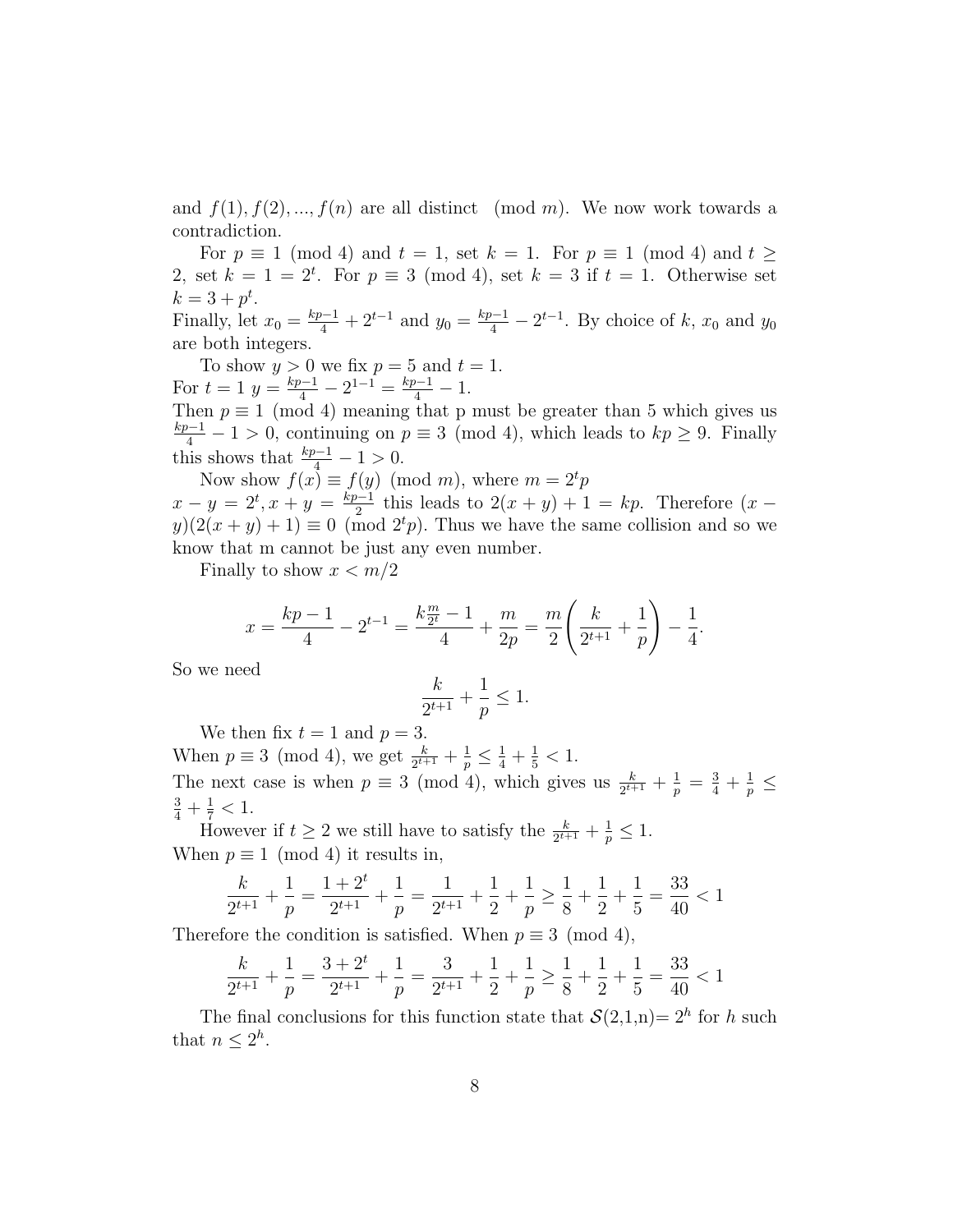# 4 Proof for the specific case of  $f(t) = t(3t + 1)$

Taking the case  $f(t) = t(3t + 1)$  is now saing we are looking for  $\mathcal{S}(3,1,n)$ .

**Theorem 6.**  $S(n) = 3^h$  for h min such that  $n \leq 3^h$ , when  $n \geq 9$ .

Proof of Theorem 6.

Let h be such that  $3^h \ge n$ . Then  $f(1)$ ,  $f(2)$ ,...,  $f(n)$  are distinct (mod  $3^h$ ) Suppose  $f(x) \equiv f(y) \pmod{3^h}$  for  $1 \leq y \leq x \leq n \leq 3^h$  Then  $(x$ y)(3(x+y)+1) is divisible by  $3<sup>h</sup>$ . But  $3 \nmid 3(x + y) + 1$  since it is not a multiple of three, therefore 3 must divide  $x - y$ . So  $x \geq y + 3<sup>h</sup>$ . Which leads to a contradition since x is already smaller than  $3<sup>h</sup>$ 

Proposition 1:  $\mathcal{S}(n)$  must be divisible by 3.

On the contrary, suppose  $m = S(n)$  and  $3 \nmid m$  and that  $3^{h-1} < n \le m < 3^h$ , and  $f(1),...,f(n)$  are distinct modulo  $3<sup>h</sup>$ .

Let 
$$
z_0 = \begin{cases} \frac{m-1}{3} & \text{when } m \equiv 1(3) \\ \frac{2m-1}{3} & \text{when } m \equiv 2(3). \end{cases}
$$
  
Let  $x_0 = \frac{z_0 + \epsilon}{2}$  and  $y_0 = \frac{z_0 - \epsilon}{2}$ 

Where  $\epsilon$  is 1 when  $z_0$  is odd and 2 when it is even.

Then  $(x - y) = \epsilon$  and  $3(x + y) + 1 = 3z_0 + 1 = \begin{cases} m & m \equiv 1 \pmod{3} \\ 0 & m \equiv 2, (m-1) \end{cases}$  $2m \quad m \equiv 2 \pmod{3}.$ By definition of m, this implies  $x > n$ . So  $n < x_0 = \frac{z_0 + \epsilon}{2} = \frac{lm-1}{3} + \epsilon = \frac{lm}{6} - \frac{1}{6} + \frac{\epsilon}{2} < \frac{lm}{6} \leq m$ 3 <  $3^{h-1}$  where  $l = 1, 2$  However  $3^{h-1} < n$  therefore we have a contradiction, thus  $3 \mid m$ .

Proposition 2:

So write  $m = 3<sup>s</sup>p$  for  $p > 1$  and  $3 \nmid p, s \ge 1$ . As always, assume  $3<sup>h-1</sup> < n \le$  $m < 3<sup>h</sup>$  where  $h \ge 2$ , and  $f(1), f(2), ..., f(n)$  are distinct modulo m.

Choose l by

$$
l = \begin{cases} 4 + 6k & p \equiv 1 \pmod{6} \\ 2 + 6k & p \equiv 2 \pmod{6} \\ 1 + 6k & p \equiv 4 \pmod{6} \\ 2 + 6k & p \equiv 5 \pmod{6} \end{cases}
$$

for k to be determined later. Now let

$$
x_0 = \frac{lp - 1 + 3^{s+1}}{6}
$$
 and  $y_0 = \frac{lp - 1 - 3^{s+1}}{6}$ .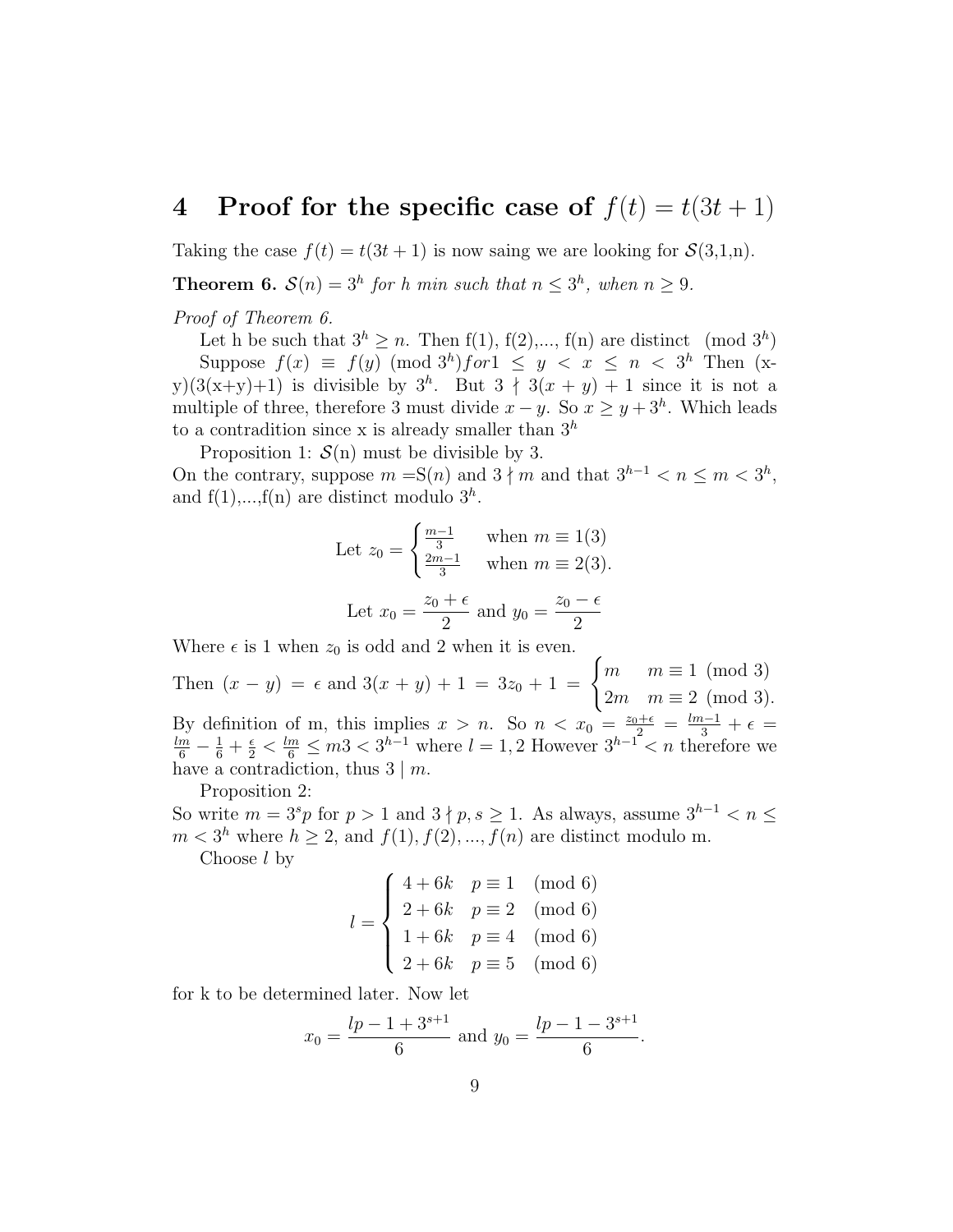Since  $lp = 4 \pmod{6}$  and  $l \pm 3^{s+1} \equiv 3 \pmod{6}$  we see that  $lp - 1 \pm 3^{s+1}$  are divisible by 6. Therefore  $x_0$  and  $y_0$  are integers. Then using the knowledge, we can say that  $x_0 - y_0 = 3^s$  and  $x_0 + y_0 = \frac{lp-1}{3}$  $\frac{1}{3}$ . Therefore  $3(x_0 + y_0) + 1 =$  $lp \equiv 0 \pmod{p}$  thus  $f(x_0) \equiv f(y_0) \pmod{m}$ .

Now when  $y_0 > 0$ 

$$
y_0 = \frac{lp - 1 - 3^{s+1}}{6},
$$

so  $y_0 > 0$  iff  $lp - 1 > 3^{s+1}$ , where l is to be chosen later. Therefore we get  $lp > 3^{s+1} + 1$ 

We need  $x_0 < m/3$ 

$$
=\frac{lp-1+3^{s+1}}{6}<\frac{m}{3}
$$

This is only true iff  $lp - 1 + 3^{s+1} < 2m$  which can be written as,

$$
\frac{lm}{3^s} - 1 + \frac{3m}{p} < 2m \text{ which simplifies to } m\left(\frac{l}{3^s} + \frac{3}{p} - 2\right) < 1.
$$

We will now choose l such that  $\frac{l}{3^s} + \frac{3}{p} - 2 \leq 0$ , that is  $lp \leq 3^s(2p-3)$ . Now, if lp is so chose then  $f(x) \equiv f(y)$ , then  $x_0 > n$ . But  $x_0 < m/3 < 3<sup>h</sup>/3 =$  $3^{h-1} < n$ . Therefore we have a contradiction. Our proof is complete once the conditions on lp are met. We need  $lp > 3^{s+1} + 1$  and  $lp \leq 3^{s}(2p-3)$ .

We need  $lp > 3^{s+1} + 1$  and  $lp \leq 3^{s}(2p-3)$ . That is  $l > \frac{3^{s+1}+1}{n}$  $\frac{p+1}{p}$  and  $l \leq 3^s(2-\frac{3}{n})$  $\frac{3}{p}).$ 

Suffice (to pick  $l = \epsilon + 6k$ ) to have  $\frac{3^{s+1}}{p} + 6 < 3^s(2 - \frac{3}{p})$  $\frac{3}{p}$ ). For then we can pick k to have  $\frac{3^{s+1}+1}{n}$  $\frac{1}{p}$  <  $l = \epsilon + 6k < 3^{s} (2 - \frac{3}{p})$  $\frac{3}{p}$ ). That is  $3^{s+1} + 6p < 3^s(2p-3)$ , which is  $2 * 3 + 1 < (2 * 3<sup>s</sup> - 6)p$ . And from this point just working out the algebra, we obtain  $\frac{2*\hat{3}^{s+1}+1}{2*3s-6}$  $\frac{2*3^{s-1}+1}{2*3^s-6}$  < p. Then we can now begin to break it all down and get

$$
\frac{2*3*3^s - 18 + 18 + 1}{2*3^s - 6} = 3 + \frac{19}{2*3 - 6} < p
$$

Now if  $s \geq 2$ , the previous statement is  $\leq 3+19/12 < 5$ . Therefore everything until now worked for  $p > 5$  and  $s > 1$ .

Now we do the case where  $s = 1$  and  $m = 3p$  where  $3 \nmid p$ .

We assume  $e^{h-1} < n \leq m < 3<sup>h</sup>$  and that  $f(1), f(2), ..., f(n)$  are distinct module  $m$ . We can check the small cases by hand, and so may assume  $p > 10$  and  $m > 24$ . Choose  $r = 1, 2$  or 4 so that  $rp \equiv 4 \pmod{6}$ . (So if